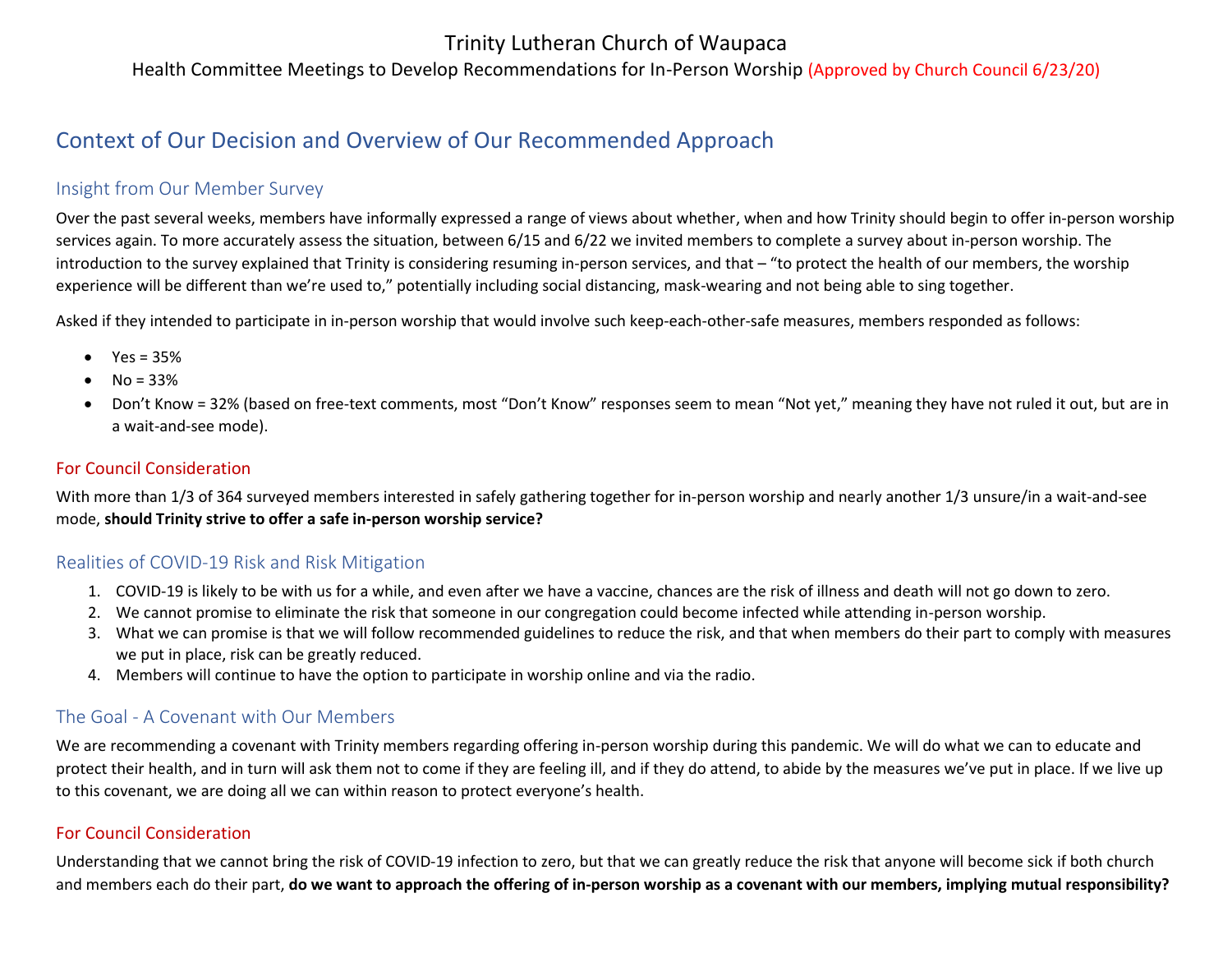## Specific Recommendations

This section is divided into two parts. The first part focuses on key issues related to the commencement of in-person worship services and other building access questions. The second part features the Health Committee's recommendations related to the U.S. Centers for Disease Control and Prevention's guidance for faith-based organizations.

#### Part 1 - Key Issues Related to Commencement of In-Person Worship and Other Building Access

#### For Council Consideration

The specific recommendations below reflect guidance of the U.S. CDC, the ELCA, and in some instances the judgment of the Health Committee. These recommendations are a starting point but may change with circumstances. The Health Committee is willing to assist with implementation of these recommendations as well as adjustments to plans/protocols as circumstances change. Does the Council accept the recommendations of the Health Committee?

| <b>Issue</b>                      | <b>Recommendation</b>                                                                                                                                                                                                                                                                                                                                                                                                                                                                                                                                                                                                                    | <b>Notes</b>                                                                                                         |
|-----------------------------------|------------------------------------------------------------------------------------------------------------------------------------------------------------------------------------------------------------------------------------------------------------------------------------------------------------------------------------------------------------------------------------------------------------------------------------------------------------------------------------------------------------------------------------------------------------------------------------------------------------------------------------------|----------------------------------------------------------------------------------------------------------------------|
| <b>Timeline for Opening</b><br>a) | • We recommend a "soft opening" on Sun, 7/12, and then open the in-<br>person worship up to all interested members on 7/19.<br>• The soft open will be used as a training opportunity for ushers who<br>will be encouraged to invite family members so we can do a dry run<br>of our safety procedures.                                                                                                                                                                                                                                                                                                                                  | • All people attending<br>worship age 2 and older<br>will be required to wear<br>masks.                              |
| <b>Time of service</b><br>b)      | • The member survey presented three Sunday service times: 8, 9 and<br>10 a.m. 9:00 was most popular with about 35.4% of responses. A<br>single Sunday service is recommended for cleaning/disinfection<br>purposes. The service may still need to occur at 8 a.m. to be<br>recorded/edited in time for a 10 a.m. radio broadcast. It will also be<br>streamed live by video over the Internet.<br>• If the need for additional capacity requires adding a service, we<br>recommend adding a Wednesday-evening service so we don't need<br>to worry about thorough disinfection of the entry and sanctuary<br>spaces on a tight timeline. | • Initial estimate of<br>sanctuary capacity is<br>100 people, assuming a<br>mix of singles, couples<br>and families. |
| Communion<br>C)                   | • Consistent with current practice, continue to offer on first Sunday of<br>the month.<br>• Attending members will pick up prepackaged communion wafer/cups<br>before entering the sanctuary.<br>• After consecration, members will receive the elements in their pews<br>or share with members of their household in their pews.<br>• Those participating via live-stream or radio will partake at home in<br>the same manner.<br>• Will provide small plastic bags for cup disposal to prevent spills/litter<br>in the pews.                                                                                                           | • Communion will be the<br>only point in worship<br>when those in<br>attendance are able to<br>unmask, briefly.      |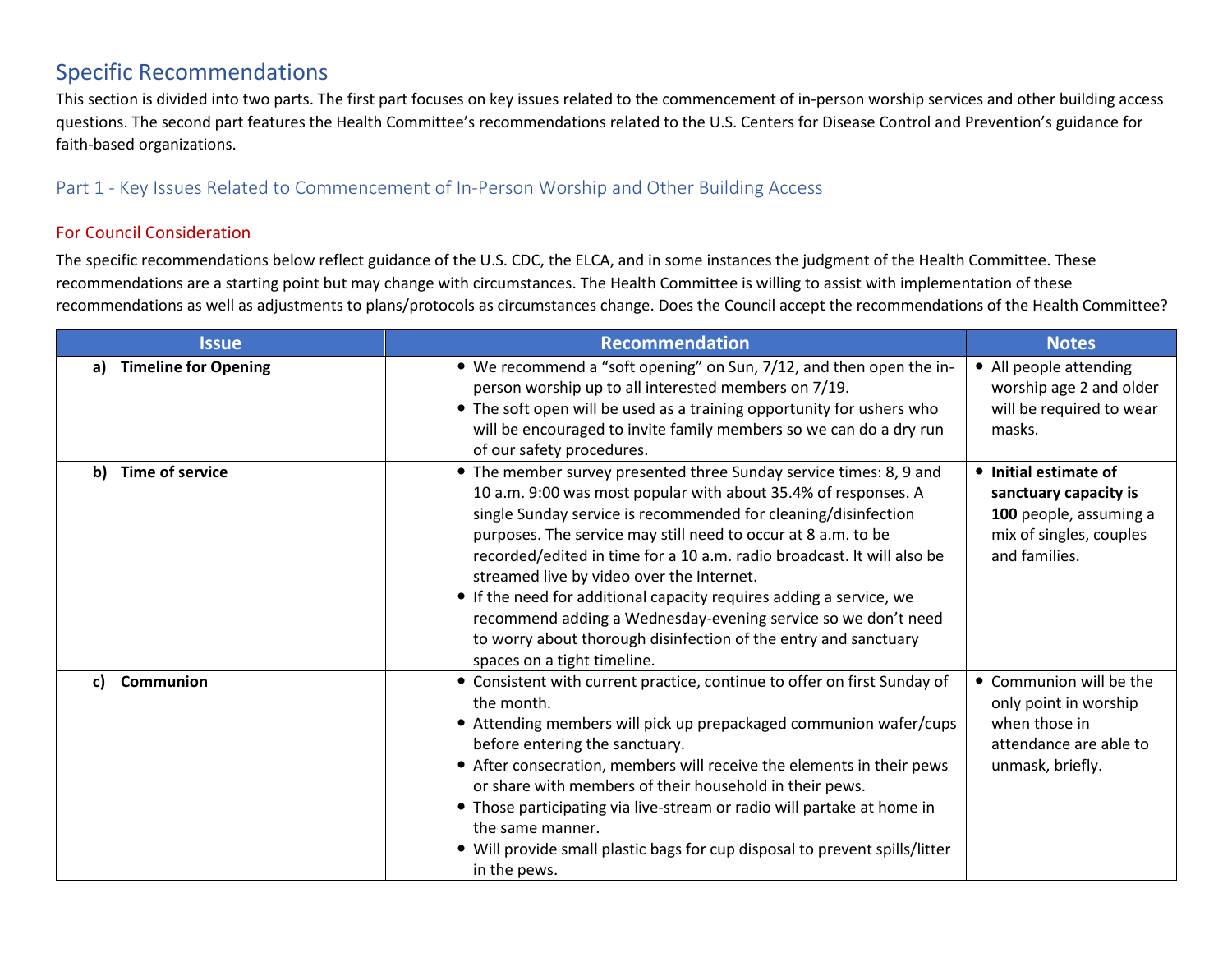| <b>Issue</b>                                             | Recommendation                                                                                                                                                                                                                                                                                                                                                                                                                                                                                                                                                                                                           | <b>Notes</b>                                                                                                                                                                                                                                                                                                             |
|----------------------------------------------------------|--------------------------------------------------------------------------------------------------------------------------------------------------------------------------------------------------------------------------------------------------------------------------------------------------------------------------------------------------------------------------------------------------------------------------------------------------------------------------------------------------------------------------------------------------------------------------------------------------------------------------|--------------------------------------------------------------------------------------------------------------------------------------------------------------------------------------------------------------------------------------------------------------------------------------------------------------------------|
| d)<br><b>Singing</b>                                     | • Information from the ELCA notes that singing together, even from a<br>distance, is one of the riskiest behaviors due to the spread of aerosol<br>and droplets that can carry the virus a significant distance and remain<br>suspended in the air, and that a cloth mask is unlikely to offer<br>sufficient protection.<br>• Therefore, service music will not include sing-along elements, and<br>members will be asked not to sing until further notice. An unmasked<br>vocalist or pair of singers for a distanced duet at the back of the<br>chancel would be allowed.                                              | • Pastors and musicians<br>may be unmasked in the<br>chancel but must<br>maintain 6-foot distance.<br>• The Health Committee<br>will monitor evidence on<br>the efficacy of masks in<br>preventing the spread of<br>the virus while singing.                                                                             |
| <b>Unison Prayer</b><br>e)                               | • ELCA guidance cautions against speaking as it does singing.<br>• The Health Committee understands the distinction between softly<br>spoken prayer and singing. Speaking produces less aerosolization.<br>• Since members will be masked and socially distanced, we<br>recommend that unison speaking can be included in services and<br>people be allowed to pray together.                                                                                                                                                                                                                                            | • The Health Committee<br>will monitor evidence on<br>masked speaking.                                                                                                                                                                                                                                                   |
| Pastor greeting of members<br>f)<br>before/after service | • Pastors and staff will not greet members before or after the service<br>in order to prevent exposure related to crowding and lines.                                                                                                                                                                                                                                                                                                                                                                                                                                                                                    | • Pastors are only<br>unmasked while leading<br>worship in the chancel.                                                                                                                                                                                                                                                  |
| Service time<br>g)                                       | • Time of exposure is a factor in disease transmission.<br>• Therefore, the Health Committee recommends trying to limit services<br>to 45 minutes.<br>• Recommend finding alternate means of communicating important<br>announcements, such as: A) via a weekly email; B) pre-service slides;<br>and C) appending a prerecorded set of announcements to the<br>worship broadcast. Announcements take a lot of time.                                                                                                                                                                                                      | $\bullet$                                                                                                                                                                                                                                                                                                                |
| Capacity/attendance control<br>h)                        | • Generally, anticipate we will learn and adjust as we gain experience.<br>• Based on estimated capacity of 100 and intention of about 1/3 of<br>members to attend services initially, we do not anticipate exceeding<br>capacity during summer months.<br>• Staff will implement a reservation system for in-person worship.<br>• Communications will emphasize need to arrive early to prevent last-<br>minute bottlenecks.<br>• Ushers will be trained and will be equipped with an explanatory<br>handout to assist in turning people away if needed.<br>• Increase capacity by adding services over time as needed. | • Those attending will be<br>seated in alternating<br>pews, at a distance, from<br>front to back and<br>dismissed from back to<br>front by ushers. At no<br>point will parishioners<br>come forward (for<br>children's messages,<br>communion, etc.). There<br>will be no fellowship<br>time before or after<br>worship. |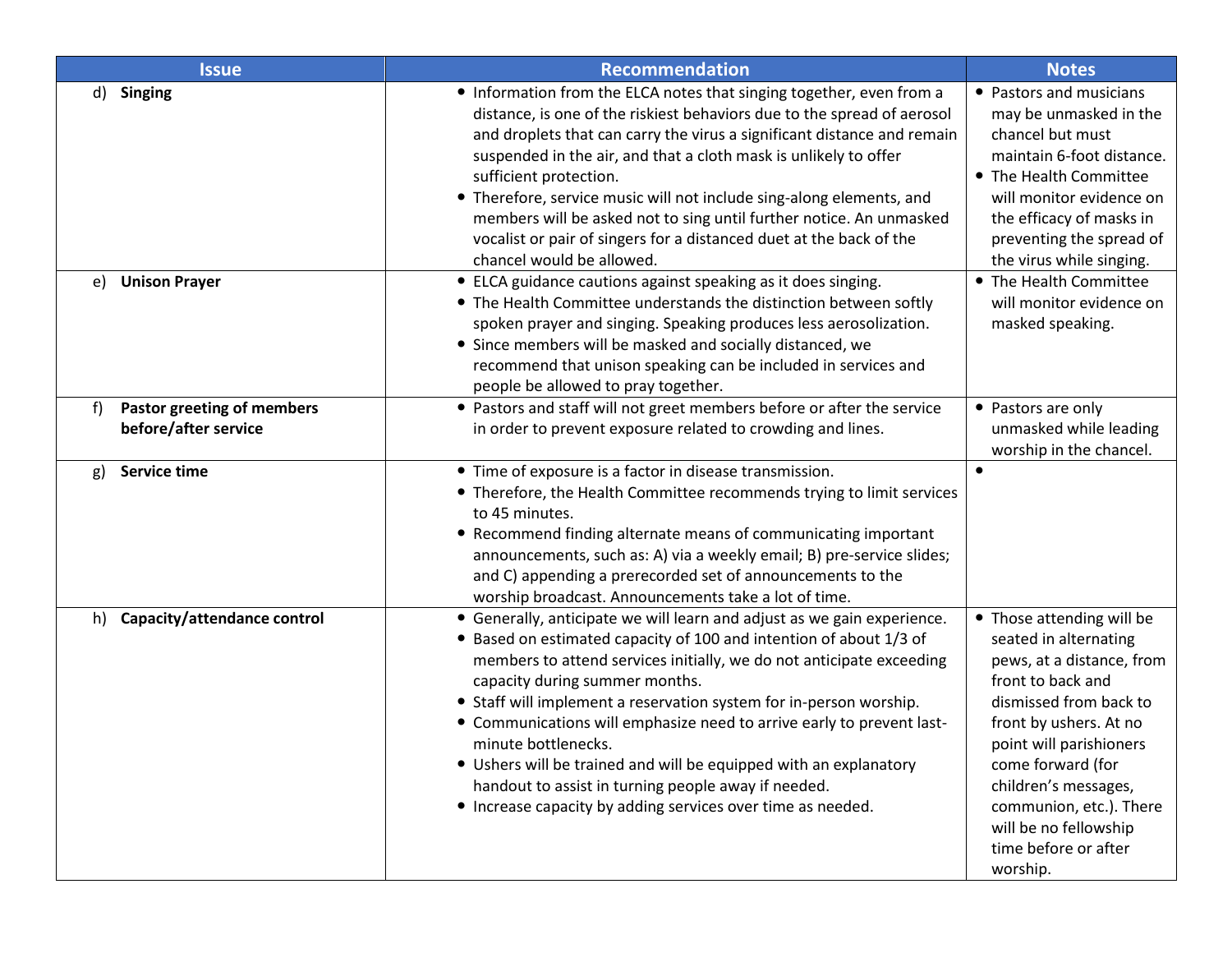|    | <b>Issue</b>                                | <b>Recommendation</b>                                                                                                                                                                                                                                                                                                                                                                                                                                                                                                                                                                                                             | <b>Notes</b>                                                                                   |
|----|---------------------------------------------|-----------------------------------------------------------------------------------------------------------------------------------------------------------------------------------------------------------------------------------------------------------------------------------------------------------------------------------------------------------------------------------------------------------------------------------------------------------------------------------------------------------------------------------------------------------------------------------------------------------------------------------|------------------------------------------------------------------------------------------------|
| i) | <b>Baptisms, Weddings and Funerals</b>      | • Apply same protocols/capacity as outlined in this document for<br>onsite baptisms, weddings and funerals with the following<br>exceptions:<br>◆ Weddings – Bride/groom do not need to be masked, but others do. Pastor<br>will stand behind the altar to maintain distance and wear N-95 mask.<br>◆ Baptisms – Parents/sponsors do not need to be masked, but others do.<br>Pastor will maintain distance as possible and wear N-95 mask.<br>• Inform groups of capacity limits and protocols when planning events.<br>• Be sure to plan for disinfection between these types of events and<br>worship services as appropriate. | $\bullet$                                                                                      |
| j) | Internal/Committee meetings in<br>building  | • Initially, ask committees and ministry groups to continue meeting<br>virtually or to find outdoor spaces to meet in person.<br>• Re-evaluate in second half August once we have more experience<br>with worship service protocols and can apply lessons learned to<br>other facility uses.                                                                                                                                                                                                                                                                                                                                      | • The lead pastor and<br>administrator may make<br>exceptions based on<br>specific situations. |
|    | k) Staff working in office vs. from<br>home | • Committee recommends allowing job demands to dictate the need<br>for staff to report to work in the facility. People don't need to be in<br>the office if there is no need for them to be in the office.<br>• Consider rotating staff between at-home and in-office duties.<br>• Staff should follow prevention practices when in office (distancing,<br>disinfection, mask-wearing).<br>• Staff should definitely wear masks when dealing with<br>members/visitors in person.                                                                                                                                                  | • The lead pastor and<br>administrator may make<br>exceptions based on<br>specific situations. |

## Part 2 – Recommendations per CDC Guidance

The primary basis of our recommendations is the U.S. Centers for Disease Control and Prevention guidance for [Community and Faith-Based Organizations.](https://www.cdc.gov/coronavirus/2019-ncov/community/organizations/index.html) In the table, CDC guidance is in the left-most column, recommendations for Trinity are in the center column, and the right-hand column is for questions and notes.

An implementation plan for in-person worship accompanies this document. The plan was developed by the Health Committee during a walk-through of the facility. It identifies specific actions to be taken to achieve the objectives outlined in these recommendations and will be used as a checklist to make sure we are prepared to safely welcome members and guests to in-person worship at Trinity. The checklist can be adapted for other in-person gatherings (e.g., baptisms, weddings and funerals).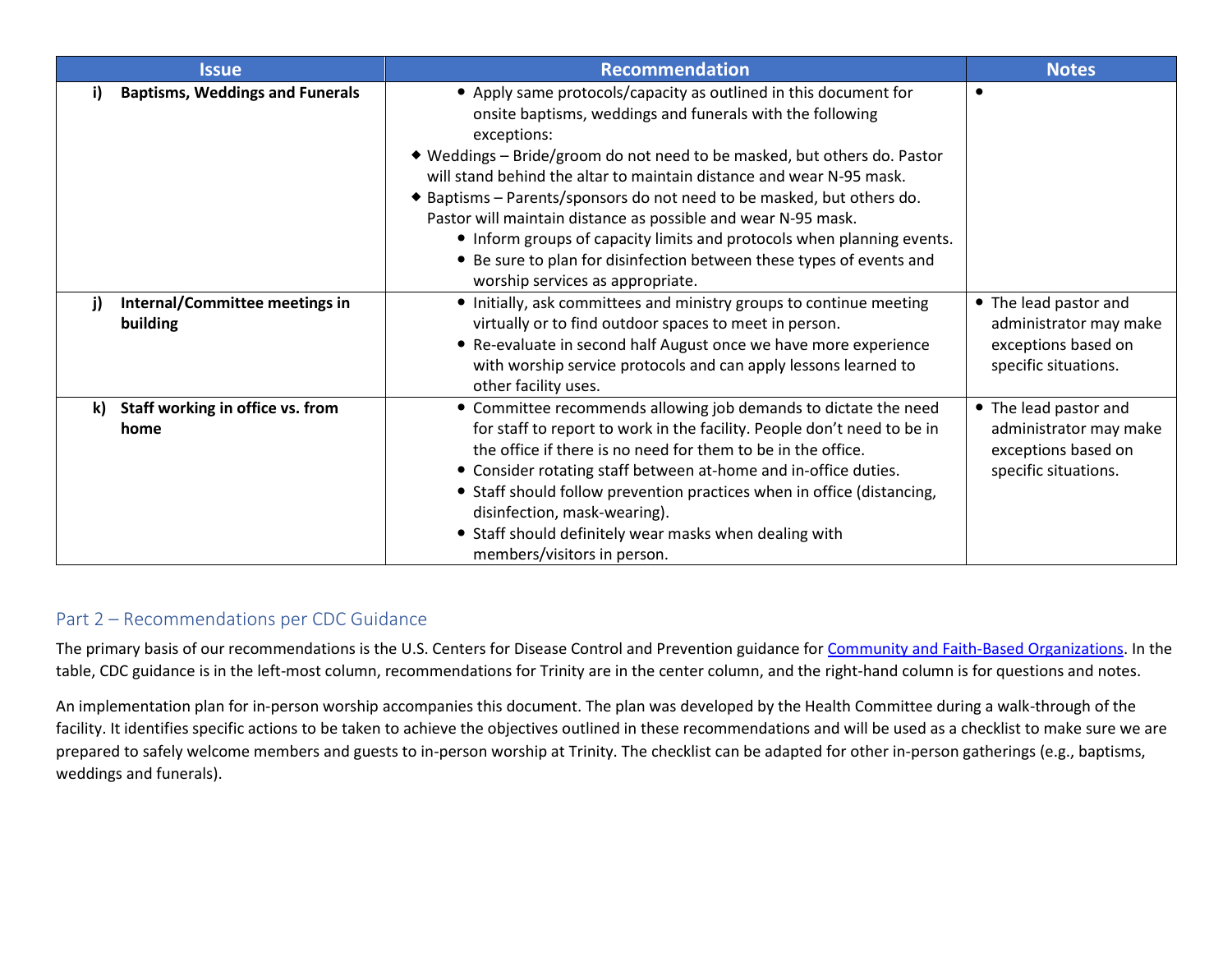## For Council Consideration

The specific recommendations below reflect guidance of the U.S. CDC, the ELCA, and in some instances the judgment of the Health Committee. Does the Council accept the recommendations of the Health Committee?

|              | <b>CDC Guidance</b>                                                                                                                                                                                                                                                                                                                                                                                                                           | <b>Recommendations</b>                                                                                                                                                                                                                                                                                                                                                                                                                                                                               | <b>Questions/Notes</b>                                                                                                                                                                          |
|--------------|-----------------------------------------------------------------------------------------------------------------------------------------------------------------------------------------------------------------------------------------------------------------------------------------------------------------------------------------------------------------------------------------------------------------------------------------------|------------------------------------------------------------------------------------------------------------------------------------------------------------------------------------------------------------------------------------------------------------------------------------------------------------------------------------------------------------------------------------------------------------------------------------------------------------------------------------------------------|-------------------------------------------------------------------------------------------------------------------------------------------------------------------------------------------------|
| 1)           | <b>Scaling Up Operations</b>                                                                                                                                                                                                                                                                                                                                                                                                                  |                                                                                                                                                                                                                                                                                                                                                                                                                                                                                                      |                                                                                                                                                                                                 |
| a)           | Establish and maintain communication with local and state<br>authorities to determine current mitigation levels in your<br>community.                                                                                                                                                                                                                                                                                                         | • Connect with Jed Wohlt, Waupaca County<br>Health Officer, so we have a point of<br>contact should questions or issues arise.                                                                                                                                                                                                                                                                                                                                                                       |                                                                                                                                                                                                 |
| b)           | Provide protections for staff and congregants at higher risk<br>for severe illness from COVID-19. Offer options for staff<br>at higher risk for severe illness (including older adults and<br>people of all ages with certain underlying medical conditions)<br>that limit their exposure risk. Offer options for congregants<br>at higher risk of severe illness that limit their exposure risk<br>(e.g., remote participation in services). | • Educate members about who is at risk and<br>provide clear guidance on personal actions<br>they can take. Specific communication<br>actions identified below (3.c.v, 3.d), and<br>give members explicit permission to not<br>attend.<br>• If at some point we offer more than one<br>service, encourage people at risk to attend<br>the first service when touched surfaces are<br>most likely to be fully free of virus.<br>• Ultimately, members will make a personal<br>choice to attend or not. | $\bullet$                                                                                                                                                                                       |
| $\mathsf{C}$ | Consistent with applicable federal and state laws and<br>regulations, put in place policies that protect the privacy and<br>confidentiality of people at higher risk for severe<br>illness regarding underlying medical conditions.                                                                                                                                                                                                           | . We will not be dealing with person-level<br>health information related to health risks.<br>We will educate the congregation about at-<br>risk populations and leave it to individuals<br>to decide if they will attend services.                                                                                                                                                                                                                                                                   | $\bullet$                                                                                                                                                                                       |
| d)           | Encourage any organizations that share or use the facilities to<br>also follow these considerations as applicable.                                                                                                                                                                                                                                                                                                                            | • Do not allow other organizations besides<br>the county senior nutrition program to use<br>our facilities at this time. The lead pastor<br>and administrator may make exceptions<br>based on specific situations. Revisit when<br>conditions change substantially.                                                                                                                                                                                                                                  | • Waupaca County's<br>senior nutrition site has<br>continued meal<br>preparation at Trinity in<br>recent months. This is an<br>essential service to<br>seniors, now in multiple<br>communities. |
| e)           | If your community provides social services in the facility as<br>part of its mission, consult CDC's information<br>for schools and businesses and workplaces, as relevant, for<br>helpful information.                                                                                                                                                                                                                                        | • Communicate with heads of county senior<br>nutrition site in this regard. Do not allow<br>other organizations to use our facilities at<br>this time. Revisit when conditions change<br>substantially.                                                                                                                                                                                                                                                                                              | $\bullet$                                                                                                                                                                                       |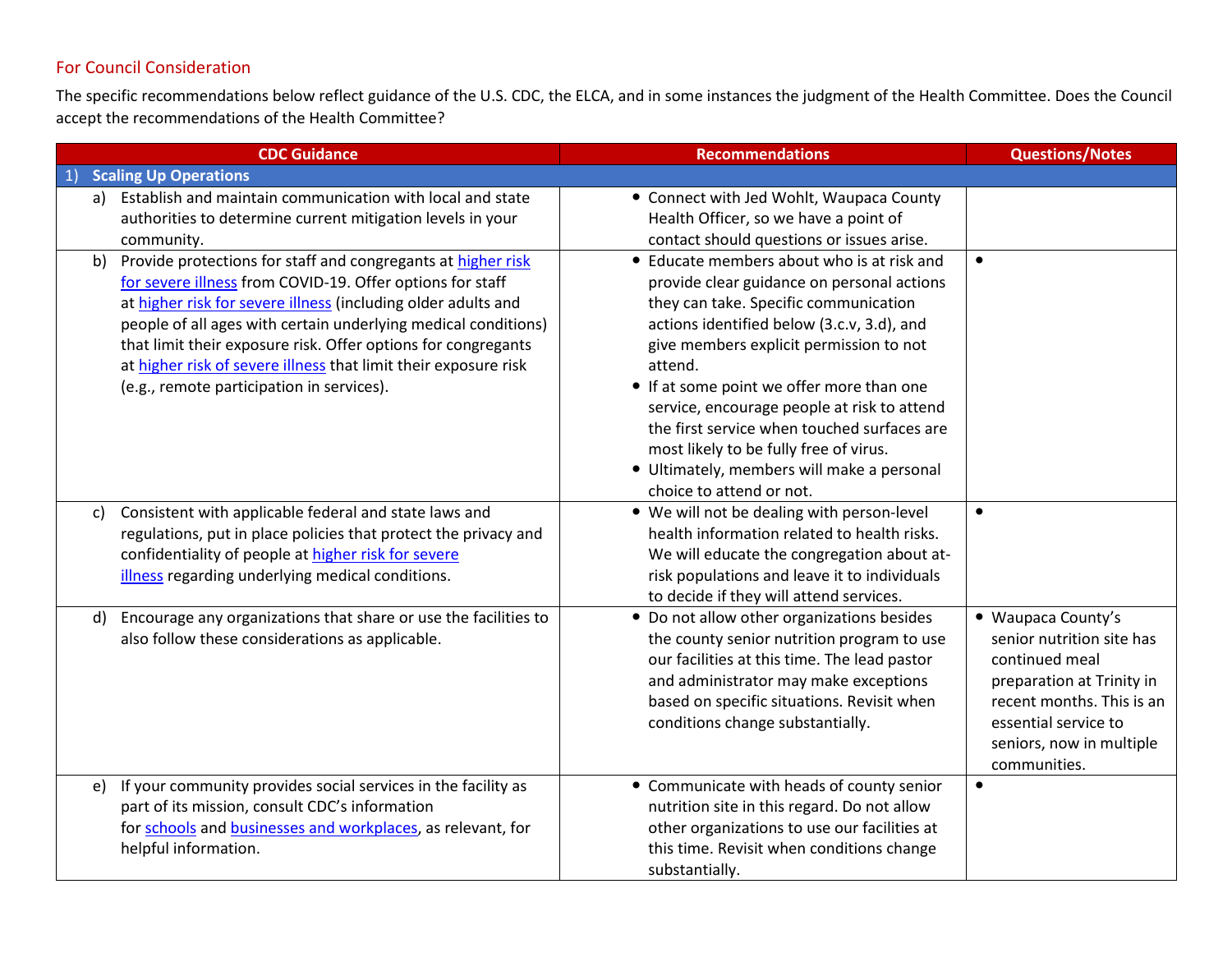| <b>CDC Guidance</b>                                                                                                                                                                                                                                                                                                                                                                                                                                                                                                                                           | <b>Recommendations</b>                                                                                                                                                                                                                                                                                                                                                                                                                                                                                                             | <b>Questions/Notes</b>                                                                                                                                                    |
|---------------------------------------------------------------------------------------------------------------------------------------------------------------------------------------------------------------------------------------------------------------------------------------------------------------------------------------------------------------------------------------------------------------------------------------------------------------------------------------------------------------------------------------------------------------|------------------------------------------------------------------------------------------------------------------------------------------------------------------------------------------------------------------------------------------------------------------------------------------------------------------------------------------------------------------------------------------------------------------------------------------------------------------------------------------------------------------------------------|---------------------------------------------------------------------------------------------------------------------------------------------------------------------------|
| <b>Safety Actions</b><br>2)                                                                                                                                                                                                                                                                                                                                                                                                                                                                                                                                   |                                                                                                                                                                                                                                                                                                                                                                                                                                                                                                                                    |                                                                                                                                                                           |
| a) Promote healthy hygiene practices                                                                                                                                                                                                                                                                                                                                                                                                                                                                                                                          |                                                                                                                                                                                                                                                                                                                                                                                                                                                                                                                                    |                                                                                                                                                                           |
| Encourage staff and congregants to maintain good hand<br>i)<br>hygiene, washing hands with soap and water for at least<br>20 seconds.                                                                                                                                                                                                                                                                                                                                                                                                                         | • Make nursery sink a hand-washing station<br>(in addition to bathrooms)<br>• Post CDC flyers in hand-washing areas and<br>have on screen before services.                                                                                                                                                                                                                                                                                                                                                                         |                                                                                                                                                                           |
| Have adequate supplies to support healthy hygiene<br>ii)<br>behaviors, including soap, hand sanitizer with at least<br>60% alcohol (for those who can safely use hand sanitizer),<br>tissues, and no-touch trash cans.                                                                                                                                                                                                                                                                                                                                        | • Hand sanitizer stations in numerous<br>locations.<br>• Small hand sanitizer bottles in every pew.<br>• Have enough bottles in pews to simply<br>change them out between services (if we<br>have >1 service).                                                                                                                                                                                                                                                                                                                     | $\bullet$                                                                                                                                                                 |
| iii) Encourage staff and congregants to cover coughs and<br>sneezes with a tissue or use the inside of their elbow.<br>Used tissues should be thrown in the trash and hands<br>washed.                                                                                                                                                                                                                                                                                                                                                                        | • Post CDC flyers in visible places and have on<br>screen before services.<br>• Encourage people to leave the sanctuary<br>quickly if they begin to cough or sneeze for<br>any reason.                                                                                                                                                                                                                                                                                                                                             | $\bullet$                                                                                                                                                                 |
| iv) Whenever soap and water are not readily available, hand<br>sanitizer with at least 60% alcohol can be used.                                                                                                                                                                                                                                                                                                                                                                                                                                               | • See above (2.a.ii).                                                                                                                                                                                                                                                                                                                                                                                                                                                                                                              | $\bullet$                                                                                                                                                                 |
| v) Consider posting signs on how to stop the spread of<br>COVID-19 and how to promote everyday protective<br>measures, such as washing hands, covering coughs and<br>sneezes, and properly wearing a face covering.                                                                                                                                                                                                                                                                                                                                           | • See section 3.d.                                                                                                                                                                                                                                                                                                                                                                                                                                                                                                                 | • Staff has already posted<br>many of these signs.                                                                                                                        |
| Encourage use of cloth face coverings among staff and<br>vi)<br>congregants. Face coverings are most essential<br>when social distancing is difficult. Note: Cloth face<br>coverings should not be placed on children younger than<br>2 years old, anyone who has trouble breathing or is<br>unconscious, and anyone who is incapacitated or<br>otherwise unable to remove the cloth face covering<br>without assistance. Cloth face coverings are meant to<br>protect other people in case the wearer is unknowingly<br>infected but does not have symptoms. | • Require face coverings for all people age 2<br>and older attending services.<br>Communications should emphasize the<br>purpose of masks is to protect others.<br>• Recommend people bring their own, but<br>provide masks to anyone who does not<br>bring one.<br>• Educate people with signs on proper<br>wearing and removal of masks (CDC flyers)<br>• Purchase a small supply of surgical masks<br>for people who may have trouble breathing<br>through a cloth mask.<br>• People may keep homemade masks they<br>are given. | • The exception for<br>children younger than 2<br>in the requirement for<br>face coverings does not<br>suggest that parents<br>should bring young<br>children to worship. |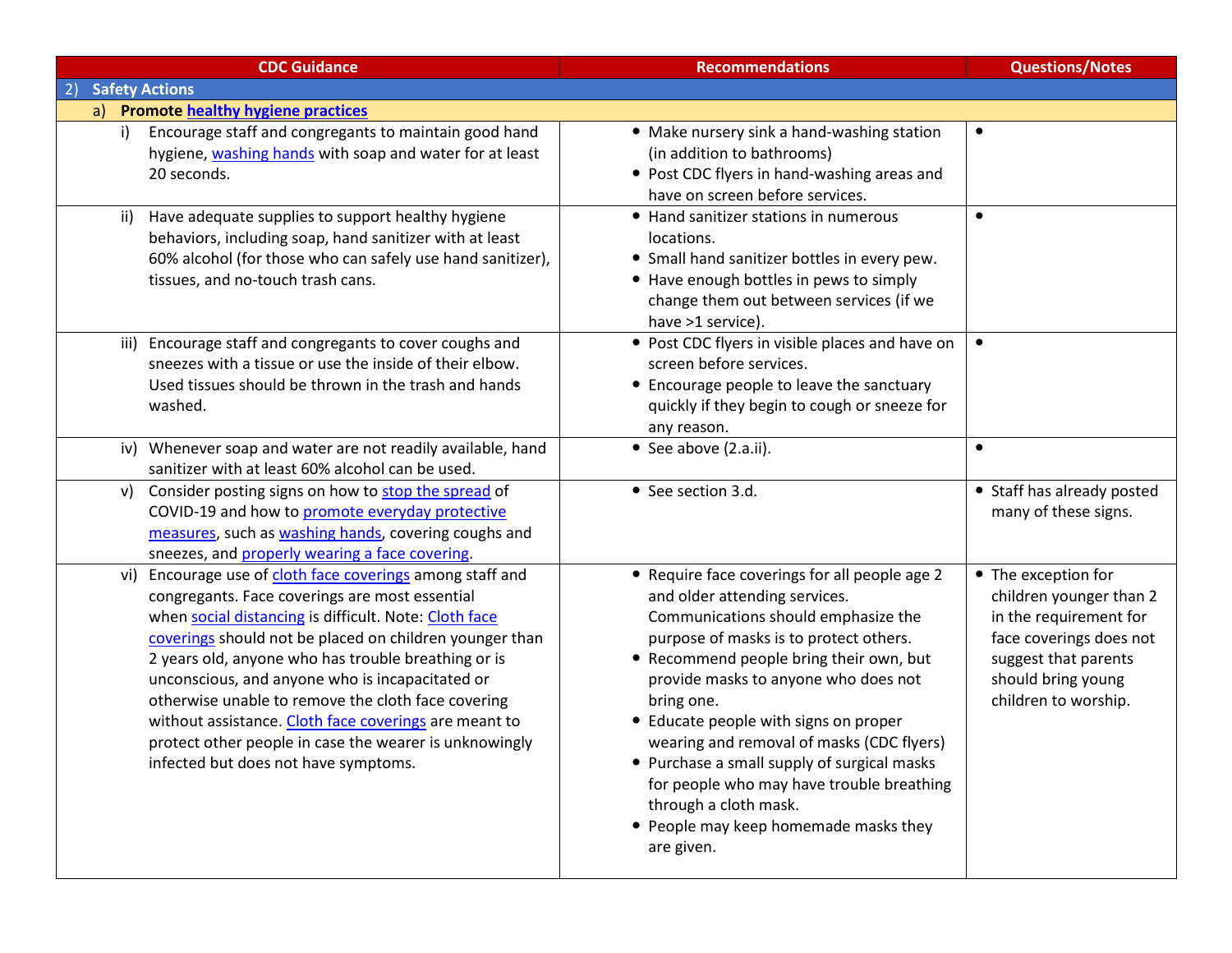| <b>CDC Guidance</b>                                                                                                                                                                                                                                                                                                                                                                                                                                                                                                                                                                                         | <b>Recommendations</b>                                                                                                                                                                                                                                                                                                                                                                                                                                                                                                                                                                                    | <b>Questions/Notes</b>                                                                                                                                                                                                     |
|-------------------------------------------------------------------------------------------------------------------------------------------------------------------------------------------------------------------------------------------------------------------------------------------------------------------------------------------------------------------------------------------------------------------------------------------------------------------------------------------------------------------------------------------------------------------------------------------------------------|-----------------------------------------------------------------------------------------------------------------------------------------------------------------------------------------------------------------------------------------------------------------------------------------------------------------------------------------------------------------------------------------------------------------------------------------------------------------------------------------------------------------------------------------------------------------------------------------------------------|----------------------------------------------------------------------------------------------------------------------------------------------------------------------------------------------------------------------------|
| Intensify cleaning, disinfection, and ventilation<br>$\mathsf{b}$                                                                                                                                                                                                                                                                                                                                                                                                                                                                                                                                           |                                                                                                                                                                                                                                                                                                                                                                                                                                                                                                                                                                                                           |                                                                                                                                                                                                                            |
| Clean and disinfect frequently touched surfaces at least<br>i)<br>daily and shared objects in between uses.<br>Develop a schedule of increased, routine cleaning and<br>ii)<br>disinfection.<br>iii) Avoid use of items that are not easily cleaned, sanitized,<br>or disinfected.<br>iv) Ensure safe and correct application of disinfectants and<br>keep them away from children.<br>Cleaning products should not be used near children, and<br>v)<br>staff should ensure that there is adequate ventilation<br>when using these products to prevent children or<br>themselves from inhaling toxic fumes. | • Building & Properties Supervisor Mike<br>Steuerwald to develop and review with the<br>Health Committee a checklist for<br>disinfection after services.<br>• Remove all items from pew pockets and<br>make sure pockets are checked/cleared<br>after services.<br>• Be sure Mike has all supplies needed for<br>efficient and effective disinfection.<br>• Restrict access only to parts of the building<br>needed to attend in-person worship in the<br>sanctuary. Use signs and physical barriers to<br>block access to other parts of the building<br>(making sure not to block emergency<br>egress). | • Main concern is<br>disinfection between<br>services (if >1 service).<br>Virus will not last from<br>week to week on<br>touched surfaces.<br>· Initially, we do not<br>anticipate needing a<br>second service. See 2.c.i. |
| vi) Ensure that ventilation systems operate properly and<br>increase circulation of outdoor air as much as possible by<br>opening windows and doors, using fans, etc. Do not open<br>windows and doors if they pose a safety risk to children<br>using the facility.                                                                                                                                                                                                                                                                                                                                        | • To the extent possible, Mike to develop and<br>implement <b>HVAC</b> guidance per the<br>Federation of European HVAC Associations<br>(or similar U.S. guidance).                                                                                                                                                                                                                                                                                                                                                                                                                                        | • The Koinonia Room's<br>rooftop ventilator was<br>repaired and issues with<br>air handlers were<br>addressed 6/15.                                                                                                        |
| vii) If your faith community offers multiple services, consider<br>scheduling services far enough apart to allow time for<br>cleaning and disinfecting high-touch surfaces between<br>services. Take steps to ensure that all water systems and<br>features (for example, drinking fountains, decorative<br>fountains) are safe to use after a prolonged facility<br>shutdown to minimize the risk of Legionnaires'<br>disease and other diseases associated with water.                                                                                                                                    | • If more than one service is offered, assure<br>sufficient time between multiple services<br>for disinfection.<br>• Ask Mike to develop and implement<br>procedures to make sure water systems are<br>not out of use for a prolonged period.<br>• Turn off/block access to water fountains.                                                                                                                                                                                                                                                                                                              | $\bullet$                                                                                                                                                                                                                  |
| <b>Promote social distancing</b><br>$\mathsf{c}$                                                                                                                                                                                                                                                                                                                                                                                                                                                                                                                                                            |                                                                                                                                                                                                                                                                                                                                                                                                                                                                                                                                                                                                           |                                                                                                                                                                                                                            |
| Take steps to limit the size of gatherings in accordance<br>i)<br>with the guidance and directives of state and local<br>authorities and subject to the protections of the First<br>Amendment and any other applicable federal law.                                                                                                                                                                                                                                                                                                                                                                         | • The size of gatherings at Trinity will reflect<br>county guidance but in no instance will<br>exceed a number who can gather while<br>maintaining a safe (6-foot) distance.<br>• Limit number of people who can be on the<br>elevator to two people, maximally<br>distanced, or to a family unit of more than<br>two.                                                                                                                                                                                                                                                                                    | • Initial estimate of<br>sanctuary capacity is<br>100 people, assuming a<br>mix of singles, couples<br>and families.<br>• Can adjust expectations<br>with experience.                                                      |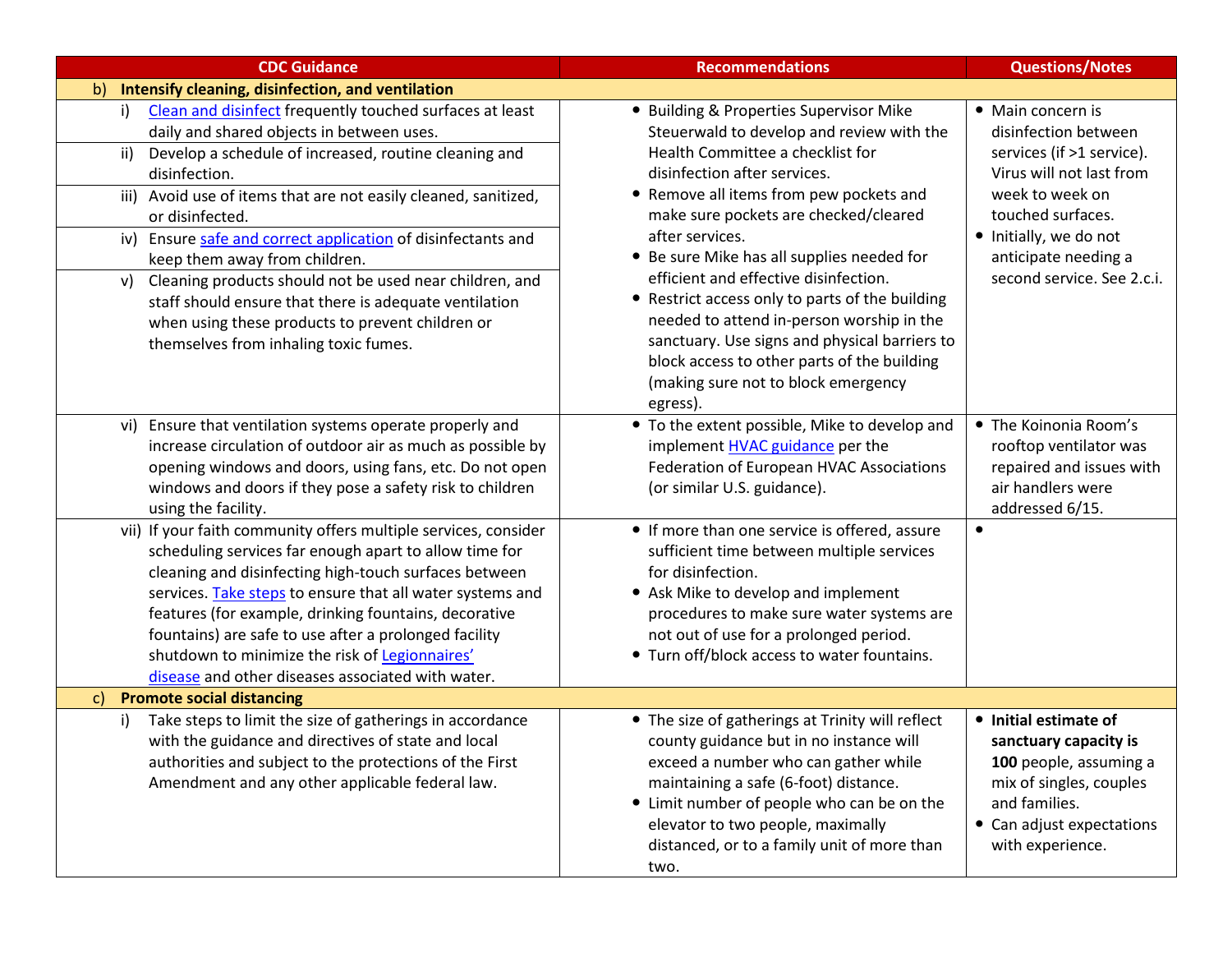| <b>CDC Guidance</b>                                                                                                                                                                                                                                                                                                                   | <b>Recommendations</b>                                                                                                                                                                                                                                                                                                                                                                                                                                                                                                                                                                                                                                                                                                   | <b>Questions/Notes</b>                                                                                                                                                                                                                                                                                       |
|---------------------------------------------------------------------------------------------------------------------------------------------------------------------------------------------------------------------------------------------------------------------------------------------------------------------------------------|--------------------------------------------------------------------------------------------------------------------------------------------------------------------------------------------------------------------------------------------------------------------------------------------------------------------------------------------------------------------------------------------------------------------------------------------------------------------------------------------------------------------------------------------------------------------------------------------------------------------------------------------------------------------------------------------------------------------------|--------------------------------------------------------------------------------------------------------------------------------------------------------------------------------------------------------------------------------------------------------------------------------------------------------------|
|                                                                                                                                                                                                                                                                                                                                       | • Elevator buttons to be sanitized between<br>uses.<br>• Encourage people to arrive 15 minutes<br>before the service to prevent crowding at<br>the entrance shortly before the service<br>begins.                                                                                                                                                                                                                                                                                                                                                                                                                                                                                                                        |                                                                                                                                                                                                                                                                                                              |
| Promote social distancing at services and other<br>ii)<br>gatherings, ensuring that clergy, staff, choir, volunteers<br>and attendees at the services follow social distancing, as<br>circumstances and faith traditions allow, to lessen their<br>risk.                                                                              | • Ushers will guide people into the sanctuary<br>and will assure social distancing as people<br>enter and are seated.<br>• Household units (people living in the same<br>household) will be allowed to sit together.<br>• A distance of at least 6 feet will be<br>maintained between separate individuals<br>and family units.<br>• Pastors and other worship team members<br>will maintain at least 6 feet separation from<br>each other and at least 15 feet separation<br>from the congregation (since they will not<br>be masked).<br>• Communications about restarting in-person<br>worship will set an expectation that people<br>will be seated (and that they will not be able<br>to sit in their usual spots). | · "Household unit" refers<br>to people living under<br>the same roof.<br>• Consider exception for<br>other groups (e.g., older<br>members who may<br>carpool together)<br>• Koinonia Room, if<br>needed for overflow, can<br>be set up with chairs 6<br>feet apart. Will not offer<br>during start-up phase. |
| iii) Consider holding services and gatherings in a large, well-<br>ventilated area or outdoors, as circumstances and faith<br>traditions allow.                                                                                                                                                                                       | • Services to be held in the sanctuary with<br>HVAC system set to maximize clean air flow<br>(see 2.b.vi).                                                                                                                                                                                                                                                                                                                                                                                                                                                                                                                                                                                                               | $\bullet$                                                                                                                                                                                                                                                                                                    |
| Consider appropriate mitigation measures, including<br>iv)<br>taking steps to limit the size of gatherings maintaining<br>social distancing, at other gatherings such as funerals,<br>weddings, religious education classes, youth events,<br>support groups and any other programming, where<br>consistent with the faith tradition. | • Apply same protocols as outlined in this<br>document for onsite baptisms, weddings<br>and funerals with the following exceptions:<br>◆ Weddings - Bride/groom do not need to be<br>masked, but others do. Pastor will stand behind<br>the altar to maintain distance and wear N-95<br>mask.<br>◆ Baptisms – Parents/sponsors do not need to be<br>masked, but others do. Pastor will maintain<br>distance as possible and wear N-95 mask.<br>• Inform groups of capacity limits and<br>protocols when planning events.                                                                                                                                                                                                 | • Recommend pastor wear<br>an N-95 mask for<br>personal protection for<br>weddings, baptisms, and<br>(when not in front<br>leading) funerals. Will<br>need to procure N-95<br>masks.                                                                                                                         |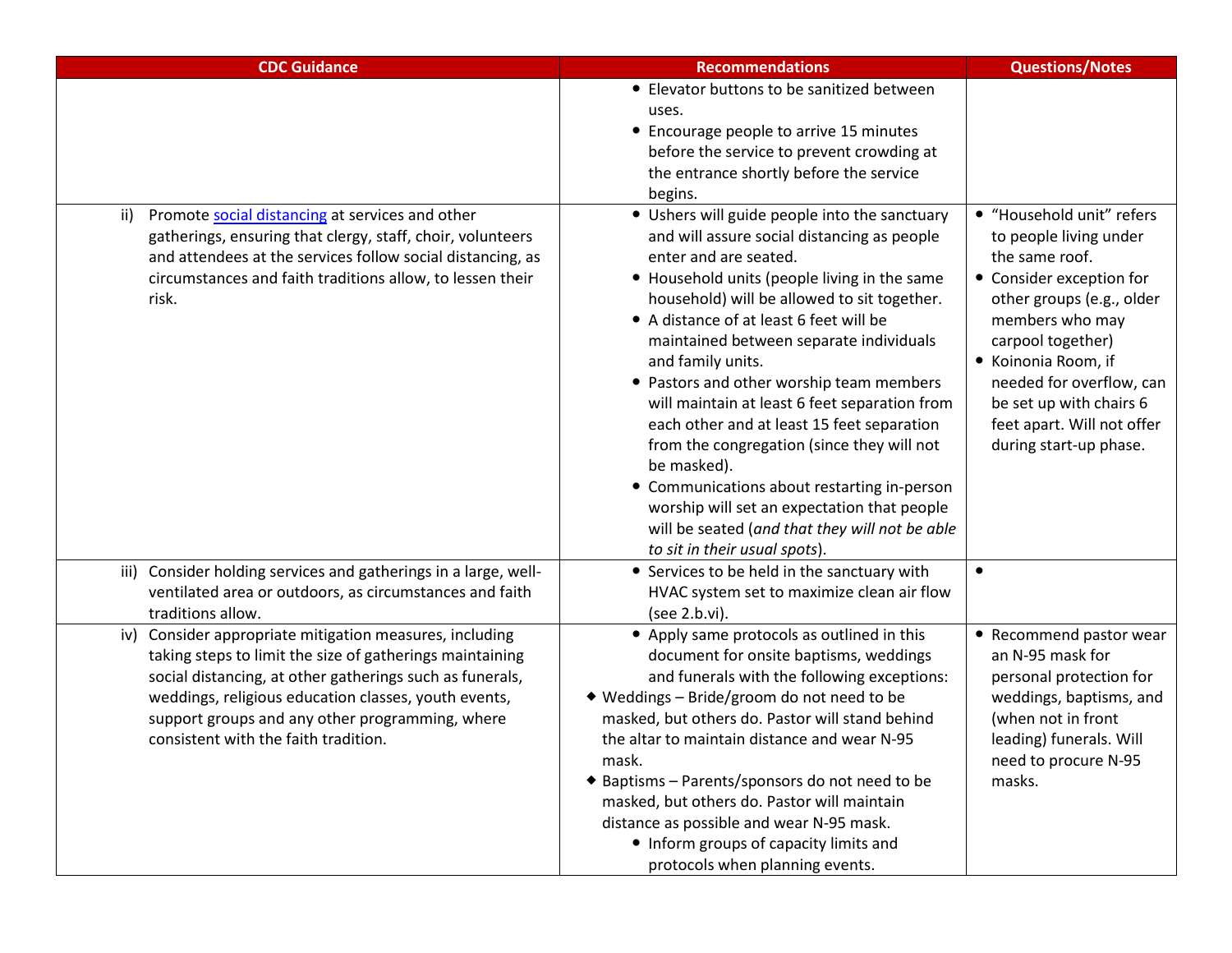| <b>CDC Guidance</b>                                                                                                                                                                                                                                                                                                                                                                                                                                                   | <b>Recommendations</b>                                                                                                                                                                                                                                                                                                                                                                                                                          | <b>Questions/Notes</b> |
|-----------------------------------------------------------------------------------------------------------------------------------------------------------------------------------------------------------------------------------------------------------------------------------------------------------------------------------------------------------------------------------------------------------------------------------------------------------------------|-------------------------------------------------------------------------------------------------------------------------------------------------------------------------------------------------------------------------------------------------------------------------------------------------------------------------------------------------------------------------------------------------------------------------------------------------|------------------------|
| Provide physical guides, such as tape on floors or<br>v)<br>walkways and signs on walls, to ensure that staff and<br>children remain at least 6 feet apart in lines and at other<br>times (e.g. guides for creating "one-way routes" in<br>hallways).                                                                                                                                                                                                                 | • Use floor markings to help people maintain<br>separation.<br>• Use floor markings and signs to route foot<br>traffic.<br>• At beginning of service, ushers guide people<br>to designated pews from front to back to<br>maintain social distancing.<br>• At conclusion of services, ushers dismiss<br>people from the back of the sanctuary<br>forward.<br>• Instruct people keep masks on until they are<br>outside and physically separated. | $\bullet$              |
| Take steps to minimize community sharing of worship materials and other items<br>$\mathbf{d}$                                                                                                                                                                                                                                                                                                                                                                         |                                                                                                                                                                                                                                                                                                                                                                                                                                                 |                        |
| Consistent with the community's faith tradition, consider<br>i)<br>temporarily limiting the sharing of frequently touched<br>objects, such as worship aids, prayer rugs, prayer books,<br>hymnals, religious texts and other bulletins, books, or<br>other items passed or shared among congregants, and<br>encouraging congregants to bring their own such items, if<br>possible, or photocopying or projecting prayers, songs,<br>and texts using electronic means. | • Per recommendation in 2.b.i-v, remove all<br>items from pew pockets and make sure<br>pockets are checked/cleared after services.<br>• Use screens to guide worship - no bulletins.                                                                                                                                                                                                                                                            | $\bullet$              |
| Modify the methods used to receive financial<br>ii)<br>contributions. Consider a stationary collection box, the<br>main, or electronic methods of collection regular financial<br>contributions instead of shared collection trays or<br>baskets.                                                                                                                                                                                                                     | • Provide collection boxes in the Koinonia<br>Room to receive offerings.<br>• Continue to encourage online giving or<br>mailing of contributions.                                                                                                                                                                                                                                                                                               | $\bullet$              |
| iii) Consider whether physical contact (e.g., shaking hands,<br>hugging, or kissing) can be limited among members of the<br>faith community.                                                                                                                                                                                                                                                                                                                          | • Suspend the sharing of the peace until<br>further notice.<br>• People will be asked to refrain from<br>breaking social distancing for greeting. No<br>hugging or handshakes, etc.                                                                                                                                                                                                                                                             | $\bullet$              |
| iv) If food is offered at any event, consider prepackaged<br>options, and avoid buffet or family-style meals if possible.                                                                                                                                                                                                                                                                                                                                             | . No food-based events until further notice.<br>• Post-service fellowship with coffee/snacks<br>suspended until further notice.                                                                                                                                                                                                                                                                                                                 | $\bullet$              |
| <b>Nursery/Childcare</b><br>e)                                                                                                                                                                                                                                                                                                                                                                                                                                        |                                                                                                                                                                                                                                                                                                                                                                                                                                                 |                        |
| If a nursery or childcare will be provided during services<br>and events, refer to CDC's information on preventing the                                                                                                                                                                                                                                                                                                                                                | • Suspend nursery and childcare during<br>worship services until further notice.                                                                                                                                                                                                                                                                                                                                                                | $\bullet$              |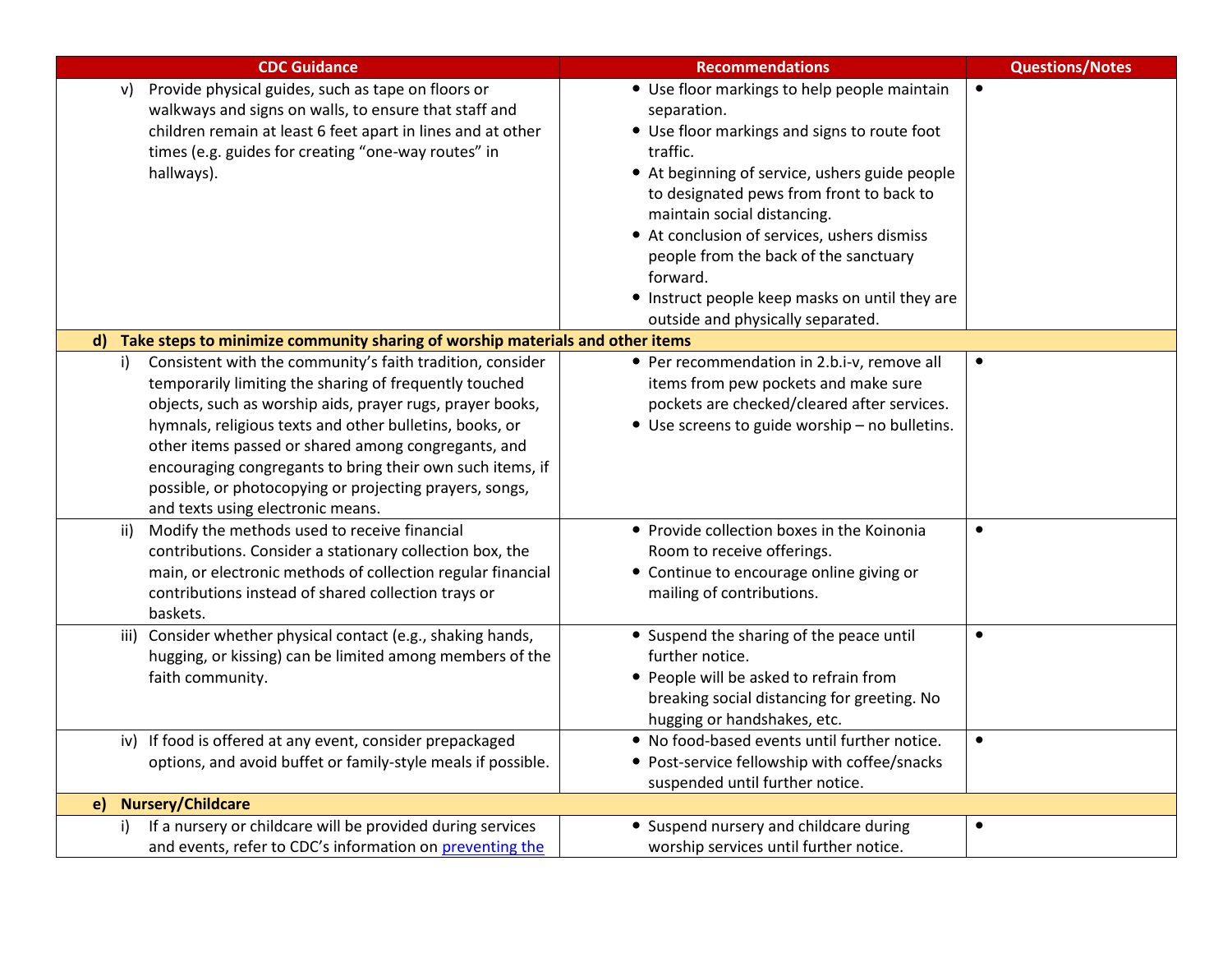| <b>CDC Guidance</b>                                                                                                                                                                                                                                                                                                           | <b>Recommendations</b>                                                                                                                                                                                                                                                                                                                                                              | <b>Questions/Notes</b>                                                                                                                              |
|-------------------------------------------------------------------------------------------------------------------------------------------------------------------------------------------------------------------------------------------------------------------------------------------------------------------------------|-------------------------------------------------------------------------------------------------------------------------------------------------------------------------------------------------------------------------------------------------------------------------------------------------------------------------------------------------------------------------------------|-----------------------------------------------------------------------------------------------------------------------------------------------------|
| spread of COVID-19 in childcare settings and adapt as                                                                                                                                                                                                                                                                         | • Make sure members are informed that                                                                                                                                                                                                                                                                                                                                               |                                                                                                                                                     |
| needed for your setting.                                                                                                                                                                                                                                                                                                      | nursery and childcare will not be provided<br>so they can plan accordingly.                                                                                                                                                                                                                                                                                                         |                                                                                                                                                     |
| If holding summer day camps, refer to CDC's information<br>ii)                                                                                                                                                                                                                                                                | • Suspend camps until further notice.                                                                                                                                                                                                                                                                                                                                               | $\bullet$                                                                                                                                           |
| on youth and summer camps and adapt as needed.                                                                                                                                                                                                                                                                                |                                                                                                                                                                                                                                                                                                                                                                                     |                                                                                                                                                     |
| <b>Staff Training</b><br>f)                                                                                                                                                                                                                                                                                                   |                                                                                                                                                                                                                                                                                                                                                                                     |                                                                                                                                                     |
| Train all clergy and staff in the above safety actions.<br>$\mathsf{i}$<br>Consider conducting the training virtually, or, if in-person,<br>ensure that social distancing is maintained.                                                                                                                                      | • Clergy, staff, worship team members,<br>Council members and volunteers (e.g.,<br>elders/ushers/greeters) all to be trained in<br>procedures.<br>• Recruit ushers/greeters who are not high<br>risk for serious complications from COVID-<br>19.                                                                                                                                   | • Determine number of<br>elders/ushers/greeters<br>needed.<br>• Greeters will not greet in<br>traditional fashion but<br>assist people in entering. |
| <b>Monitoring and Preparing</b>                                                                                                                                                                                                                                                                                               |                                                                                                                                                                                                                                                                                                                                                                                     |                                                                                                                                                     |
| a) Check for signs and symptoms                                                                                                                                                                                                                                                                                               |                                                                                                                                                                                                                                                                                                                                                                                     |                                                                                                                                                     |
| Encourage staff or congregants who are sick or who have<br>i)<br>had close contact with a person with COVID-19 to stay<br>home. Share CDC's criteria for staying home with staff<br>and congregants so that they know how to care for<br>themselves and others. Consider posting signs at<br>entrances with this information. | • Staff and members will be educated about<br>symptoms and close contact and asked not<br>to attend services if they are experiencing<br>symptoms or have been in close contact<br>with anyone who has been diagnosed with<br>COVID-19 or is suspected to have COVID-19.<br>• Signs will be prominently displayed outside<br>the entrance and before people enter the<br>sanctuary. | $\bullet$                                                                                                                                           |
| Plan for when a staff member or congregant becomes sick<br>$\mathbf{b}$                                                                                                                                                                                                                                                       |                                                                                                                                                                                                                                                                                                                                                                                     |                                                                                                                                                     |
| Identify an area to separate anyone who<br>i)<br>exhibits symptoms of COVID-19 during hours of<br>operation, and ensure that children are not left without<br>adult supervision.                                                                                                                                              | • An area to take anyone exhibiting<br>symptoms will be identified - Youth Room<br>likely best place for flow and ventilation.<br>• Elders/ushers/greeters will be trained in<br>how to supervise and assist people<br>exhibiting symptoms.                                                                                                                                         | $\bullet$                                                                                                                                           |
| Establish procedures for safely transporting anyone who<br>ii)<br>becomes sick at the facility to their home or a healthcare<br>facility.                                                                                                                                                                                     | • Elders/ushers/greeters will be trained in<br>procedures to make sure such persons<br>exhibiting symptoms are transported home<br>or to a healthcare facility.                                                                                                                                                                                                                     | $\bullet$                                                                                                                                           |
| iii) Notify local health officials if a person diagnosed with<br>COVID-19 has been in the facility and communicate with<br>staff and congregants about potential exposure while                                                                                                                                               | • Being tested will be the responsibility of the<br>person exhibiting symptoms.                                                                                                                                                                                                                                                                                                     | $\bullet$                                                                                                                                           |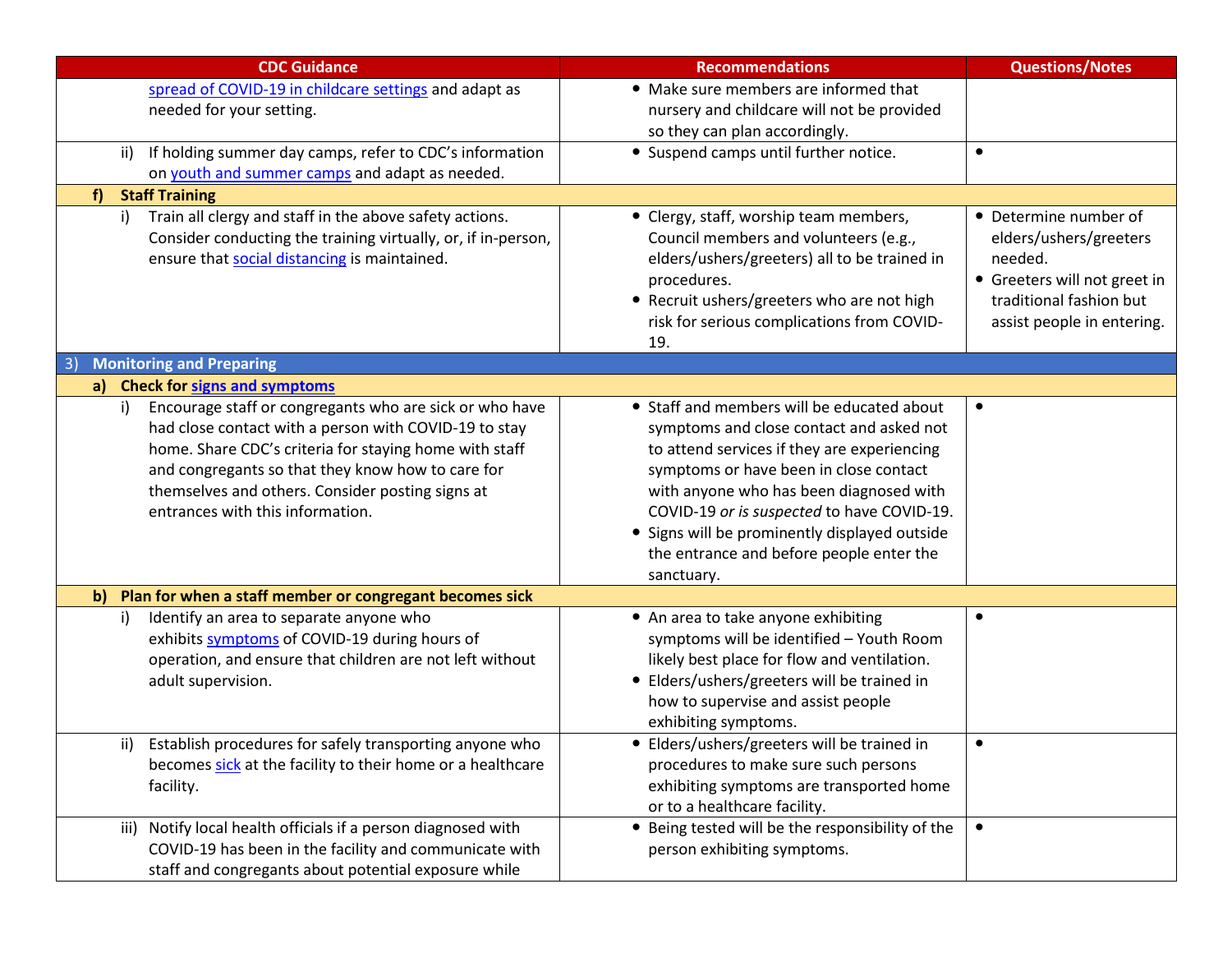| <b>CDC Guidance</b>                                                                                          | <b>Recommendations</b>                                                                        | <b>Questions/Notes</b> |
|--------------------------------------------------------------------------------------------------------------|-----------------------------------------------------------------------------------------------|------------------------|
| maintaining confidentiality as required by the <b>Americans</b>                                              | • Trinity will not be responsible for following                                               |                        |
| with Disabilities Act (ADA) or other applicable laws and in                                                  | up with health department officials; that                                                     |                        |
| accordance with religious practices.                                                                         | will be the responsibility of the patient's                                                   |                        |
|                                                                                                              | health care provider.                                                                         |                        |
| Advise those with <b>exposure</b> to a person diagnosed with<br>iv)                                          | • Ushers/greeters will be trained in providing                                                | $\bullet$              |
| COVID-19 to stay home and self-monitor for symptoms,                                                         | this advice and will have a handout (per                                                      |                        |
| and follow CDC guidance if symptoms develop.                                                                 | CDC) that instructs the person to self-                                                       |                        |
|                                                                                                              | quarantine and get tested.                                                                    |                        |
| Close off areas used by the sick person and do not use<br>V)                                                 | • Establish a procedure to notify Mike of any                                                 | $\bullet$              |
| the area until after cleaning and disinfection. Ensure safe                                                  | incident of a person exhibiting symptoms                                                      |                        |
| and correct application of disinfectants and keep                                                            | with details of where they were seated,                                                       |                        |
| disinfectant products away from children.                                                                    | whether they were taken to the holding<br>area and whether they were in other parts           |                        |
|                                                                                                              | of the facility (e.g., restrooms).                                                            |                        |
|                                                                                                              | • Mike to follow up with intensive disinfection                                               |                        |
|                                                                                                              | of all areas identified.                                                                      |                        |
| Advise staff and congregants with symptoms of COVID-19<br>vi)                                                | • Instructions about self-quarantine will be                                                  | $\bullet$              |
| or who have tested positive for COVID-19 not to return to                                                    | included in handout identified in 3.b.iv.                                                     |                        |
| the facility until they have met CDC's criteria to                                                           |                                                                                               |                        |
| discontinue home isolation.                                                                                  |                                                                                               |                        |
| <b>Maintain Healthy Operations</b><br>$\mathbf{c}$                                                           |                                                                                               |                        |
| Implement flexible sick leave and related flexible policies<br>i)                                            | • Out of scope for this committee.                                                            | $\bullet$              |
| and practices for staff (e.g., allow work from home, if                                                      |                                                                                               |                        |
| feasible), and provide requested reasonable                                                                  |                                                                                               |                        |
| accommodation absent undue hardship to individuals                                                           |                                                                                               |                        |
| with disabilities under the <b>Americans with Disabilities Act</b>                                           |                                                                                               |                        |
| (ADA) or other applicable laws and in accordance with                                                        |                                                                                               |                        |
| religious practices.                                                                                         |                                                                                               |                        |
| Monitor absenteeism and create a roster of trained back-<br>ii)                                              | • Out of scope for this committee.                                                            | $\bullet$              |
| up staff.                                                                                                    |                                                                                               |                        |
| Designate a staff person to be responsible for responding<br>iii)                                            | • Designate a single point of contact (pastor                                                 | $\bullet$              |
| to COVID-19 concerns. Staff, clergy, volunteers, and                                                         | or staff) to confidentially handle these                                                      |                        |
| congregants should know who this person is and how to                                                        | issues. Recommend Church Administrator                                                        |                        |
| contact them if they become sick or are around others<br>diagnosed with COVID-19. This person should also be | Alicia Dorsett as the single point of contact.<br>• Identify the point of contact in relevant |                        |
| aware of state or local regulatory agency policies related                                                   | communications.                                                                               |                        |
| to group gatherings.                                                                                         |                                                                                               |                        |